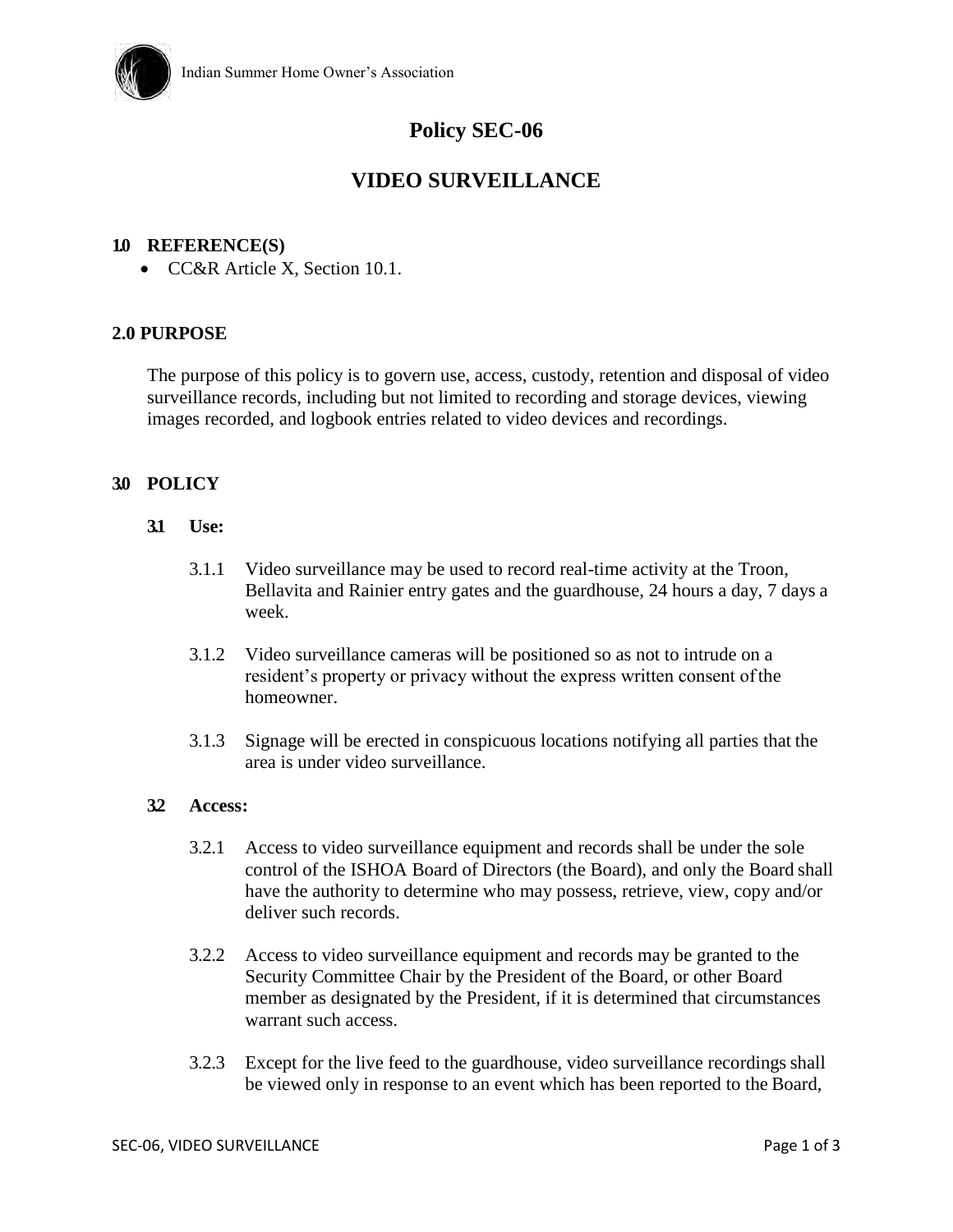

including but not limited to vandalism, property damage, litigation evidence, criminal activity, insurance investigation and suspicious activity.

- 3.2.4 Viewing video surveillance recordings shall be limited to the President or other designated member of the Board, and/or to such other individual(s) as the President or designated Board member deems appropriate under the circumstances, including but not limited to the Security Committee Chair, police representative(s), and security company personnel.
- 3.2.5 A copy of video images requested/required by third parties, such as law enforcement officials, insurance companies or court orders, may only be provided after the recording has been viewed and approved by a majority of the Board.
- 3.2.6 All instances of video surveillance images being viewed by those designated under paragraph 2.d. above or being provided to third parties shall be entered into the monthly minutes of the Board of Directors' meeting so that it becomes a matter of record.
- 3.2.7 If any video surveillance equipment must leave the premises for maintenance and/or repair, such equipment shall have its internal recording media deleted prior to removing it. Any on-premise servicing by an outside service technician will be done in the presence of a member of the Board or the Security Committee Chair.

## **3.3 Custody, Retention and Disposal:**

- 3.3.1 The Board retains custody and control of all original video surveillance records.
- 3.3.2 Video surveillance recordings will be retained for a minimum of two weeks or longer, depending on the equipment purchased and the capacity of internal storage devices. ISHOA has no desire or intention to retain video surveillance recordings except as required for investigations or evidence.
- 3.3.3 In normal operating conditions, video surveillance footage will automatically be erased or overwritten by the recording device when capacity of the device has been exhausted.
- 3.3.4 Active video surveillance records shall be stored in secured enclosures with limited access. No surveillance video is to be published to the internet or streamed to mobile devices.
- 3.3.5 Archived video records are to be stored only for investigative or legal purposes and shall be stored with ISHOA's management company or ISHOA's attorneys, depending on the reason for archiving.